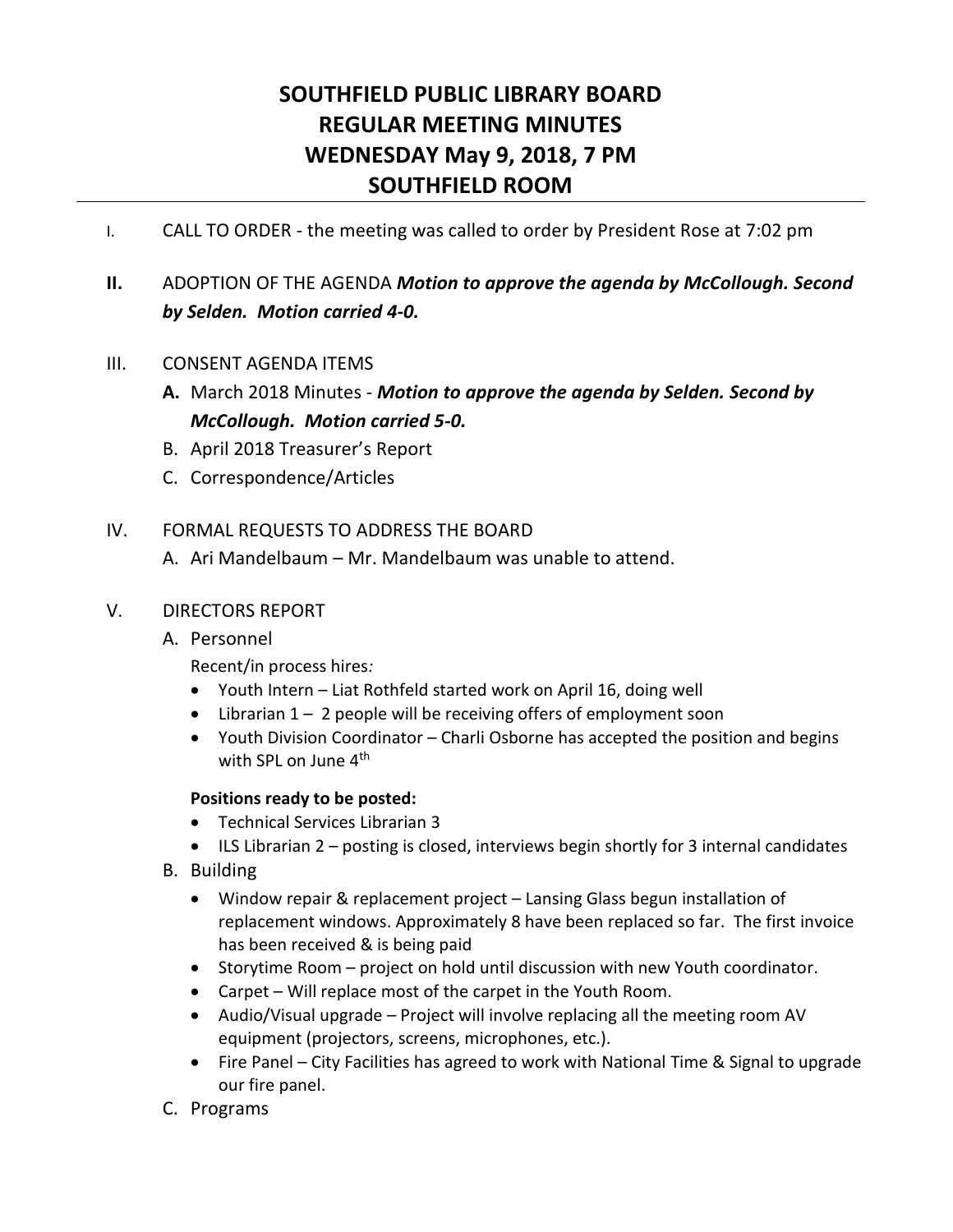- Spell Bowl was held March 28 for a small group of 4 teams. We will re-evaluate the program before holding it next year to work on ways to increase participation.
- Battle of the Books was another rousing success. Please congratulate the youth librarians on their work toward this program without a coordinator.
- Fairy Tale Fete Week presented a whole week of programs for the younger set.
- Money Smart Week magic show was a great time.
- D. Coming Attractions:
	- Story Time continues on Tuesday & Thursday mornings at 10
	- SPL is participating in the 1,000 Books before Kindergarten program to promote early literacy.
	- Music of the West African Kora May 6
	- Robotics with  $LTU May 7$
	- Creecy Book Club May 8 & May 9
	- $\bullet$  Tech Talk May 9
	- Dementia, Communication & Changing Behaviors May 12
	- WEATHER FEST May 14
	- Eliza Neals & the Narcotics Jazz & Blues May 16
	- LEGO+ night May 21
	- Tax Free Income Investing May 22
	- Internet Basics Class May 22
	- $\bullet$  Tech Talk May 23
- E. Displays in May:
	- Potawatomi Indians informational panels Circulation Lobby
	- Hats of Jean McDonnell in the History Room
	- Images of the Mind P&R Oil Painting Class
	- Photography by Brian Woolery
	- Jewish American Heritage Month display in Reference
- A. Local Library News
	- Westland has hired a new director after years of turmoil
	- Farmington is going through a rough time with their board due to local politics
- VI. BUSINESS
	- A. Staff ice Cream Social to celebrate our wonderful staff, the board approved spending up to \$50 on supplies to treat staff one Wednesday in June.
	- B. Art Commission
		- *i.* Peacock The Arts Commission has asked that the Northland sculpture by Arthur Kraft & Gwen Lux be placed in the Library's front roundabout. *Motion to accept the Peacock as a gift with the stipulation that no restoration, installation or maintenance costs be borne by the library: McCollough Second: Selden. Motion carried 5-0.*
		- ii. Whale & Fountain Mayor Siver is working toward this goal with a vendor who has quoted \$150,000. He is fund raising now. The board reiterated that they do not want to spend more library funds on this project.